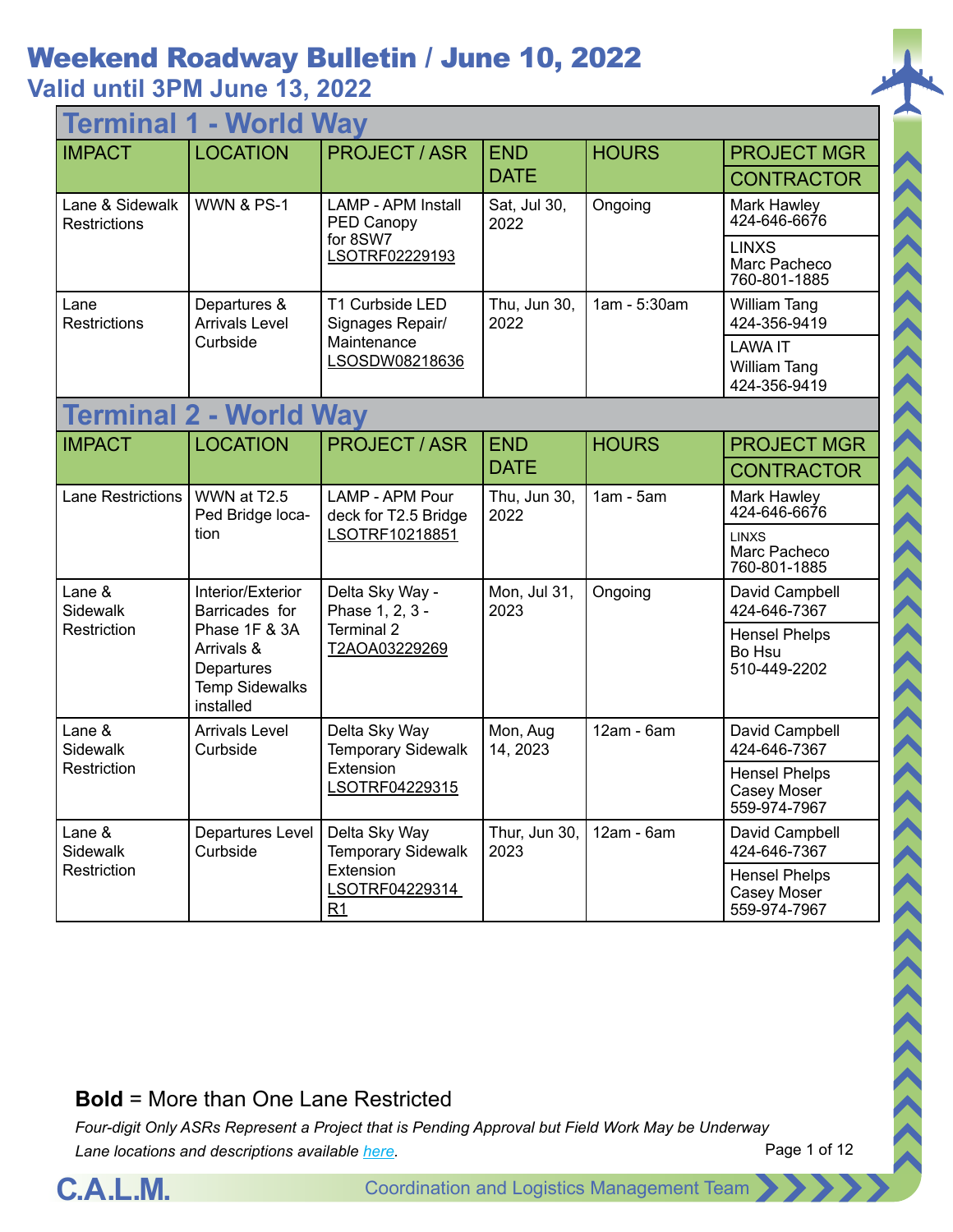## **Valid until 3PM June 13, 2022**

| - World Way<br><b>Termina</b>     |                                          |                                                                |                       |                        |                                                             |  |  |
|-----------------------------------|------------------------------------------|----------------------------------------------------------------|-----------------------|------------------------|-------------------------------------------------------------|--|--|
| <b>IMPACT</b>                     | <b>LOCATION</b>                          | <b>PROJECT / ASR</b>                                           | <b>END</b>            | <b>HOURS</b>           | <b>PROJECT MGR</b>                                          |  |  |
|                                   |                                          |                                                                | <b>DATE</b>           |                        | <b>CONTRACTOR</b>                                           |  |  |
| <b>Lane Restrictions</b>          | Departures Level<br>3 lane closures      | <b>Departures Exterior</b><br>Skin                             | Thu, Jun 30,<br>2022  | 11pm - 4:30am          | David Campbell<br>424-646-7367                              |  |  |
|                                   | in D1, L3, L2                            | LSOTRF04229273                                                 |                       |                        | <b>Hensel Phelps</b><br><b>Matthew Rose</b><br>562-472-6017 |  |  |
| <b>Lane Restrictions</b>          | WWN at T3 - NE<br>of PS3 - Site of       | LAMP- (APM) T3.0<br>PED bridge deliver-                        | Thu, Aug 18,<br>20229 | $1am - 5am$            | Mark Hawley<br>424-646-6676                                 |  |  |
|                                   | Ped Bridge                               | ies & pours<br>LSOTRF02229211                                  |                       |                        | <b>LINXS</b><br>Marc Pacheco<br>760-801-1885                |  |  |
| Lane &<br>Sidewalk                | <b>Arrivals Level</b><br>T3 West         | <b>TBIT-T3 Connector</b><br>L&side Boundary                    | Wed, May<br>31, 2023  | Ongoing                | David Campbell<br>424-646-7367                              |  |  |
| Restriction                       | Headhouse /<br><b>TBIT</b>               | TBCON03218290                                                  |                       |                        | <b>Hensel Phelps</b><br>Kevin Long<br>949-259-3213          |  |  |
| <b>Lane Restrictions</b>          | <b>Arrivals Level</b><br>in front of the | Delta Sky Way -<br>Phase 1,2,3 - Termi-                        | Mon, Oct 31,<br>2022  | 12am - 6:30am          | David Campbell<br>424-646-7367                              |  |  |
|                                   | <b>Terminal 3 West</b><br>Headhouse.     | nal 3<br>T3TRF12208073                                         |                       |                        | <b>Hensel Phelps</b><br>Sonny Muntean<br>714-686-7151       |  |  |
| Lane Restriction                  | Bus lanes &<br>sidewalk in               | Delta Sky Way -<br>Phase 1, 2, 3 -                             | Mon, Oct 31,<br>2022  | 9pm - 6:30am           | David Campbell<br>424-646-7367                              |  |  |
|                                   | front of T-3<br>Departures Level         | Terminal 3<br>T3TRF09207860                                    |                       |                        | <b>Hensel Phelps</b><br>Sonny Muntean<br>714-686-7151       |  |  |
| Lane Restriction                  | Departures Level<br>three lanes          | Delta Sky Way -<br>Phase 1, 2, 3 -                             | Mon, Oct 31,<br>2022  | 9pm - 6:30am           | David Campbell<br>424-646-7367                              |  |  |
|                                   |                                          | Terminal 3 Can-<br>opy Removal<br>T3TRF09207860                |                       |                        | <b>Hensel Phelps</b><br>Sonny Muntean<br>714-686-7151       |  |  |
| Lane Restriction<br>(Occasional & | T3 Headhouse<br><b>Arrivals Level</b>    | <b>Curbside Barricades</b><br>T3CUS04196436                    | Wed, Jun 1,<br>2022   | 10pm - 4pm             | David Campbell<br>424-646-7367                              |  |  |
| Intermittent)                     |                                          |                                                                |                       |                        | <b>Hensel Phelps</b><br>Arnold Nguyen<br>714-657-6281       |  |  |
| Lane<br><b>Restrictions</b>       | World Way North<br>- Inner Lanes         | <b>Terminal Cores &amp;</b><br>APM Interface -                 | Thu, Jun 23,<br>2022  | Nightly,<br>10pm - 8am | AJ Rastegar<br>424-646-7089                                 |  |  |
|                                   | Lanes at North<br>Knuckle                | Nightly Deliveries,<br>Haul, & Staging<br>TBTRF11197100<br>R17 |                       |                        | <b>Austin Commercial</b><br>Kevin Hayes<br>424-312-2156     |  |  |

### **Bold** = More than One Lane Restricted

*Four-digit Only ASRs Represent a Project that is Pending Approval but Field Work May be Underway Lane locations and descriptions available [here](http://slaxadgmss001/sites/CALMSHARE/Shared%20Documents/CTA_Lane_Descriptions.pdf).*



 $(2222)$ 

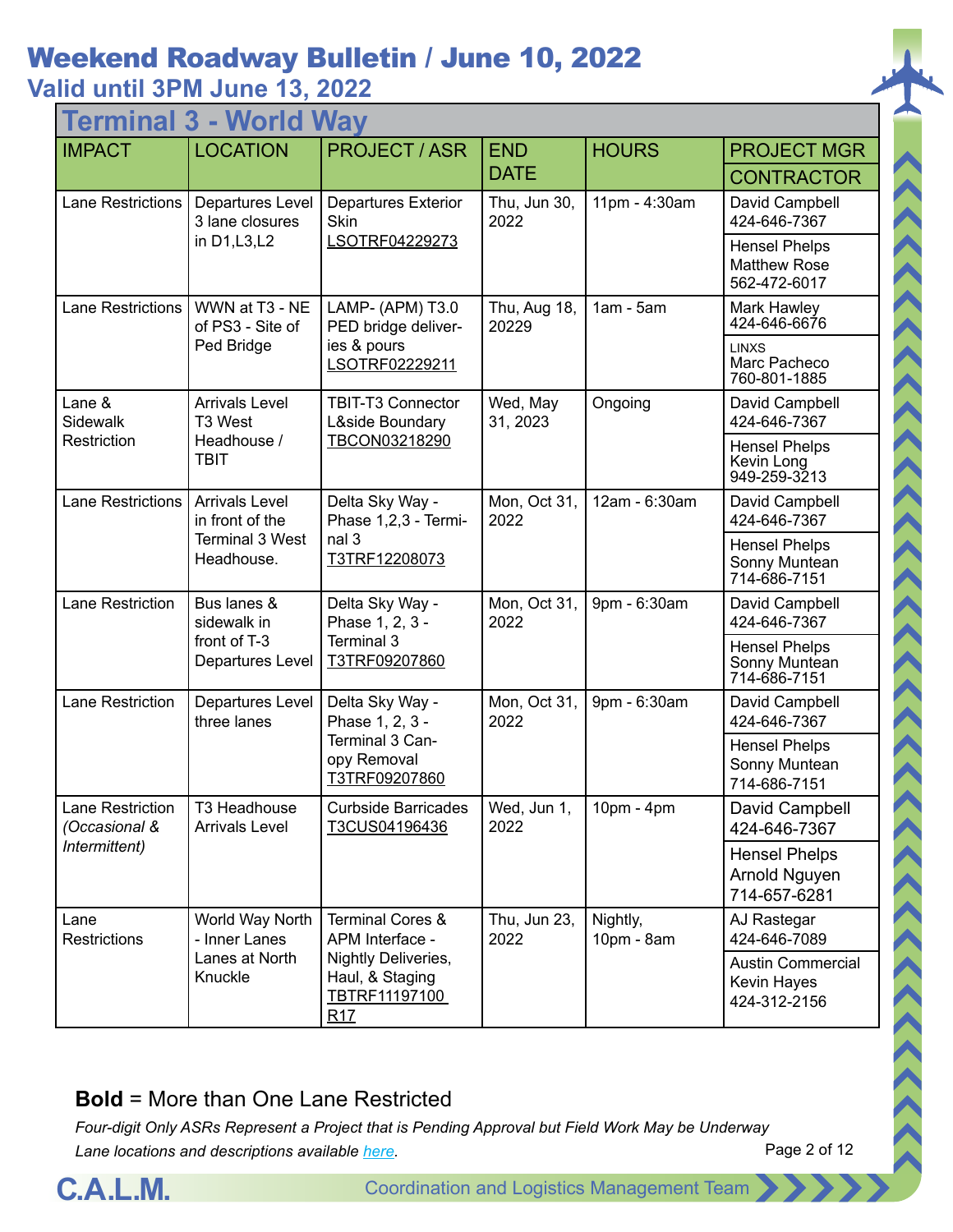## **Valid until 3PM June 13, 2022**

| <b>Terminal 3 - World Way (cont</b>    |                                                                               |                                                                                                                  |                           |                 |                                                                    |  |
|----------------------------------------|-------------------------------------------------------------------------------|------------------------------------------------------------------------------------------------------------------|---------------------------|-----------------|--------------------------------------------------------------------|--|
| <b>IMPACT</b>                          | <b>LOCATION</b>                                                               | <b>PROJECT / ASR</b>                                                                                             | <b>END</b><br><b>DATE</b> | <b>HOURS</b>    | <b>PROJECT MGR</b><br><b>CONTRACTOR</b>                            |  |
| Lane<br><b>Restrictions</b>            | Bus lanes &<br>sidewalk in front<br>$of T-3$                                  | T3 Headhouse bar-<br>ricades / temporary                                                                         | Sat, Oct 31,<br>2022      | Ongoing         | David Campbell<br>424-646-7367                                     |  |
|                                        |                                                                               | sidewalk<br>T3SDW09207859                                                                                        |                           |                 | <b>Hensel Phelps</b><br>Sonny Muntean<br>714-686-7151              |  |
| Lane / Sidewalk<br><b>Restrictions</b> | T2 & T3 level 2<br>curbside                                                   | Delta Sky Way -<br>Phase 1, 2, 3 - Ter-                                                                          | Mon, Oct 31,<br>2022      | Ongoing         | David Campbell<br>424-646-7367                                     |  |
|                                        |                                                                               | minal 2<br>T3SDW09207859                                                                                         |                           |                 | <b>Hensel Phelps</b><br>Bo Hsu<br>510-449-2202                     |  |
| <b>TBIT - World Way</b>                |                                                                               |                                                                                                                  |                           |                 |                                                                    |  |
| <b>IMPACT</b>                          | <b>LOCATION</b>                                                               | <b>PROJECT / ASR</b>                                                                                             | <b>END</b>                | <b>HOURS</b>    | <b>PROJECT MGR</b>                                                 |  |
|                                        |                                                                               |                                                                                                                  | <b>DATE</b>               |                 | <b>CONTRACTOR</b>                                                  |  |
| Lane Restriction<br>(Occasional &      | Arrivals Level 1<br><b>Middle East</b><br>Section of TBIT's<br>'Core' Project | LAWA - TBIT - Do-<br>mestic Bag Claim<br><b>Circulation Construct</b><br><b>ICE/PIO Offices</b><br>TBCUS06229487 | Tue, Nov 8,<br>2022       | 1:30am - 5:30am | Ruben Aguilar<br>818-941-1139                                      |  |
| Intermittent)                          |                                                                               |                                                                                                                  |                           |                 | <b>Swinerton Builders</b><br><b>Troy Schofield</b><br>213-218-7998 |  |
| Lane<br><b>Restrictions</b>            | TBIT, Level 3<br>Landside and                                                 | TBIT - Level 3 Drop<br>Off Lane Soft Closure                                                                     | Thu, Jun 30,<br>2022      | 12am - 6am      | AJ Rastegar<br>424-646-7089                                        |  |
|                                        | Roadway                                                                       | TBTRF01229184                                                                                                    |                           |                 | <b>Austin Commercial</b><br><b>Frank Celis</b><br>310-259-0670     |  |
| Sidewalk<br><b>Restrictions</b>        | <b>TBIT Level 3</b><br><b>Sidwalks</b>                                        | TBIT - Level 3 Side-<br>walk Soft Closure                                                                        | Thu, Jun 30,<br>2022      | $12am - 6am$    | AJ Rastegar<br>424-646-7089                                        |  |
|                                        |                                                                               | 39-48<br>TBSDW01229186                                                                                           |                           |                 | PCI<br><b>Ben Thatcher</b><br>714-863-2867                         |  |
| Lane<br><b>Restrictions</b>            | Level 3<br>Departures Area                                                    | <b>Terminal Cores</b><br>& APM Interface                                                                         | Sun, Jul 31,<br>2022      | 10pm - 2:30pm   | AJ Rastegar<br>424-646-7089                                        |  |
|                                        | Canopy Demo                                                                   | Phase 2 Canopy<br>Demo<br>TBTRF08218656 R2                                                                       |                           |                 | <b>Austin Commercial</b><br><b>Frank Celis</b><br>310-259-0670     |  |
| Lane<br><b>Restrictions</b>            | Level 3 Drop Off<br>Lane Soft                                                 | TBIT Cores - Area 4<br>TBCUS11218899                                                                             | Thu, Jun 30,<br>2022      | $12am - 6am$    | AJ Rastegar<br>424-646-7089                                        |  |
|                                        | Closure Area 4                                                                |                                                                                                                  |                           |                 | <b>ALCP</b><br><b>Frank Celis</b><br>310-259-0670                  |  |

#### **Bold** = More than One Lane Restricted

*Four-digit Only ASRs Represent a Project that is Pending Approval but Field Work May be Underway Lane locations and descriptions available [here](http://slaxadgmss001/sites/CALMSHARE/Shared%20Documents/CTA_Lane_Descriptions.pdf).*



ハイハイス くくくくくくくくくくくくくくくくくくくくくくく

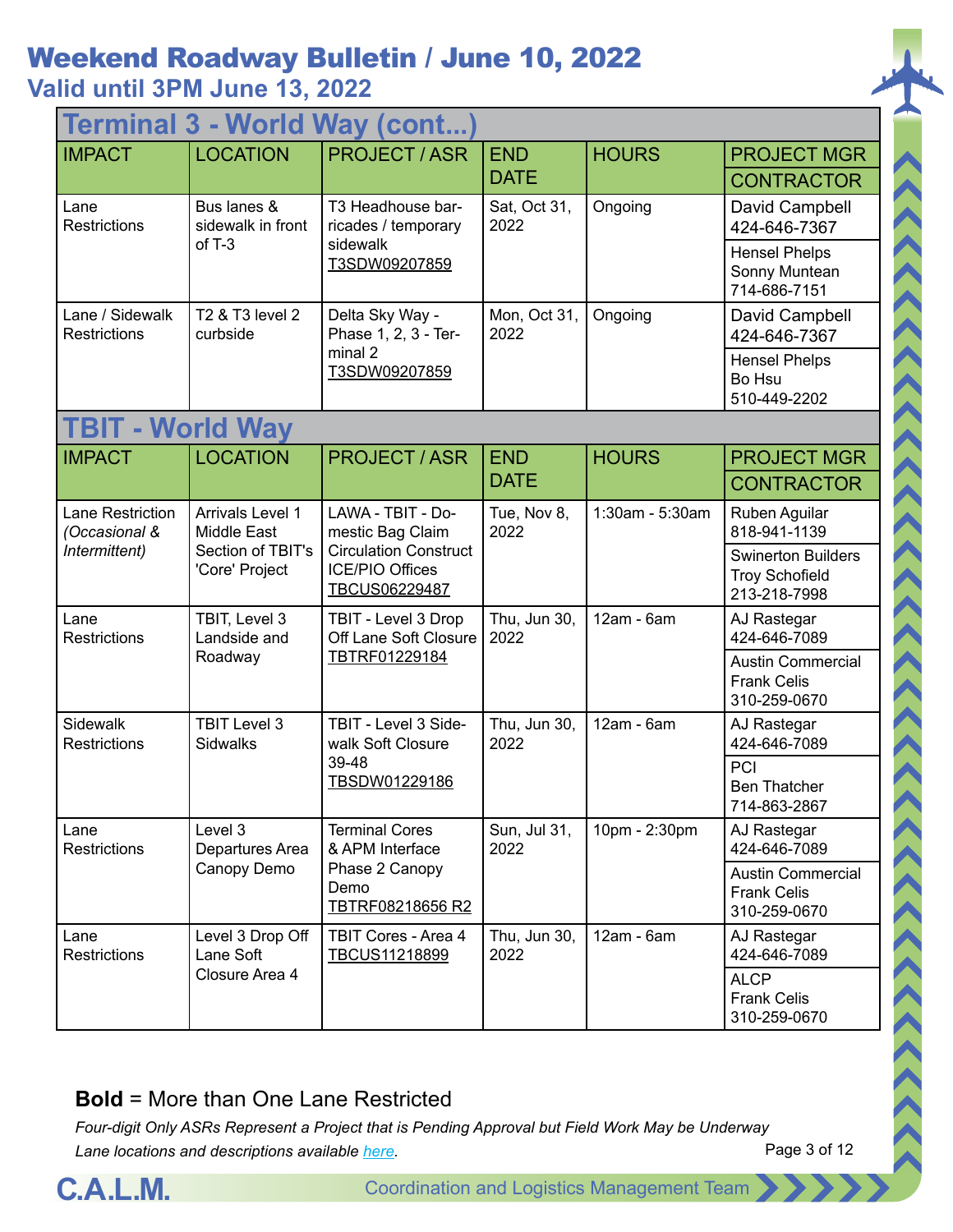**TBIT - World Way (cont...)**

| 1 D I I<br><b>TYYUHU YYAY</b><br>1 CUI I L.I. |                                                   |                                                                   |                      |              |                                                                |  |  |
|-----------------------------------------------|---------------------------------------------------|-------------------------------------------------------------------|----------------------|--------------|----------------------------------------------------------------|--|--|
| <b>IMPACT</b>                                 | <b>LOCATION</b>                                   | <b>PROJECT / ASR</b>                                              | <b>END</b>           | <b>HOURS</b> | <b>PROJECT MGR</b>                                             |  |  |
|                                               |                                                   |                                                                   | <b>DATE</b>          |              | <b>CONTRACTOR</b>                                              |  |  |
| Lane & Sidewalk<br><b>Restrictions</b>        | Level 3<br>Departures Area                        | <b>Terminal Cores &amp;</b><br>APM Interface TBIT -               | Thu, Jun 1,<br>2023  | $11pm - 6am$ | AJ Rastegar<br>424-646-7089                                    |  |  |
|                                               | sidewalk and<br>drop off lane (for<br>deliveries) | L3 South Laydown<br>TBSDW06218505                                 |                      |              | <b>Austin Commercial</b><br><b>Frank Celis</b><br>310-259-0670 |  |  |
| Lane<br><b>Restrictions</b>                   | <b>Arrivals Level</b><br>Area 4 Drop Off          | <b>TBIT Cores - Area 4</b><br>L3 Barricades                       | Thu, Jun 1,<br>2023  | Ongoing      | AJ Rastegar<br>424-646-7089                                    |  |  |
|                                               | Lane GL 50-59                                     | TBTRF01229134 R1                                                  |                      |              | PCI<br><b>Ben Thatcher</b><br>714-863-2867                     |  |  |
| Lane<br><b>Restrictions</b>                   | <b>Arrivals Level</b><br>Area 4                   | <b>TBIT Cores - Level 3</b><br><b>North South Closure</b>         | Thu, Jun 1,<br>2023  | Ongoing      | AJ Rastegar<br>424-646-7089                                    |  |  |
|                                               |                                                   | Turnover<br>TBCUS12219043 R1                                      |                      |              | PCI<br><b>Ben Thatcher</b><br>714-863-2867                     |  |  |
| Lane<br><b>Restrictions</b>                   | Area 2 Upper<br>Roadway                           | <b>TBIT Cores - Area 2</b><br>Barricade & Sidewalk                | Thu, Jun 30,<br>2022 | 12am - 6am   | AJ Rastegar<br>424-646-7089                                    |  |  |
|                                               |                                                   | Demo - Sign Repair<br>TBCUS11218899 R4                            |                      |              | <b>Austin Commercial</b><br><b>Frank Celis</b><br>310-259-0670 |  |  |
| Lane<br><b>Restrictions</b>                   | Area 4 L1                                         | <b>TBIT Cores - Area 4</b><br>Barricade Phasing                   | Thu, Jun 1,<br>2023  | 11pm - 6am   | AJ Rastegar<br>424-646-7089                                    |  |  |
|                                               |                                                   | TBCUS11218896                                                     |                      |              | PCI<br><b>Ben Thatcher</b><br>714-863-2867                     |  |  |
| Sidewalk<br><b>Restrictions</b>               | <b>Arrivals Level</b><br>- North End of           | <b>Terminal Cores &amp;</b><br><b>APM</b> Interface               | Mon, Aug<br>15, 2022 | Ongoing      | AJ Rastegar<br>424-646-7089                                    |  |  |
|                                               | <b>Terminal</b>                                   | TBTRF06196669<br>R <sub>29</sub>                                  |                      |              | <b>Infinity Drywall</b><br>Rob Hamamoto<br>562-219-6908        |  |  |
| Sidewalk<br><b>Restrictions</b>               | Level 1 Arrivals<br>Level - Grid line             | <b>Terminal Cores</b><br>& APM Interface                          | Mon, Aug<br>15, 2022 | 12am - 6am   | AJ Rastegar<br>424-646-7089                                    |  |  |
|                                               | 49 to 51 Side-<br>walk Area 3                     | <b>Sidewalk Extension</b><br>Area #3 Barricades<br>LSOTRF07207676 |                      |              | ARB, Inc.<br>Art Mercado<br>310-505-6258                       |  |  |
| Lane<br>Restrictions                          | Level 3<br>Departures Area                        | <b>Terminal Cores &amp;</b><br>APM Interface Temp                 | Thu, Jun 1,<br>2023  | Ongoing      | AJ Rastegar<br>424-646-7089                                    |  |  |
|                                               | 3 Central                                         | <b>Barricades</b><br>TBSDW08207752                                |                      |              | <b>Austin Commercial</b><br><b>Frank Celis</b><br>310-259-0670 |  |  |

#### **Bold** = More than One Lane Restricted



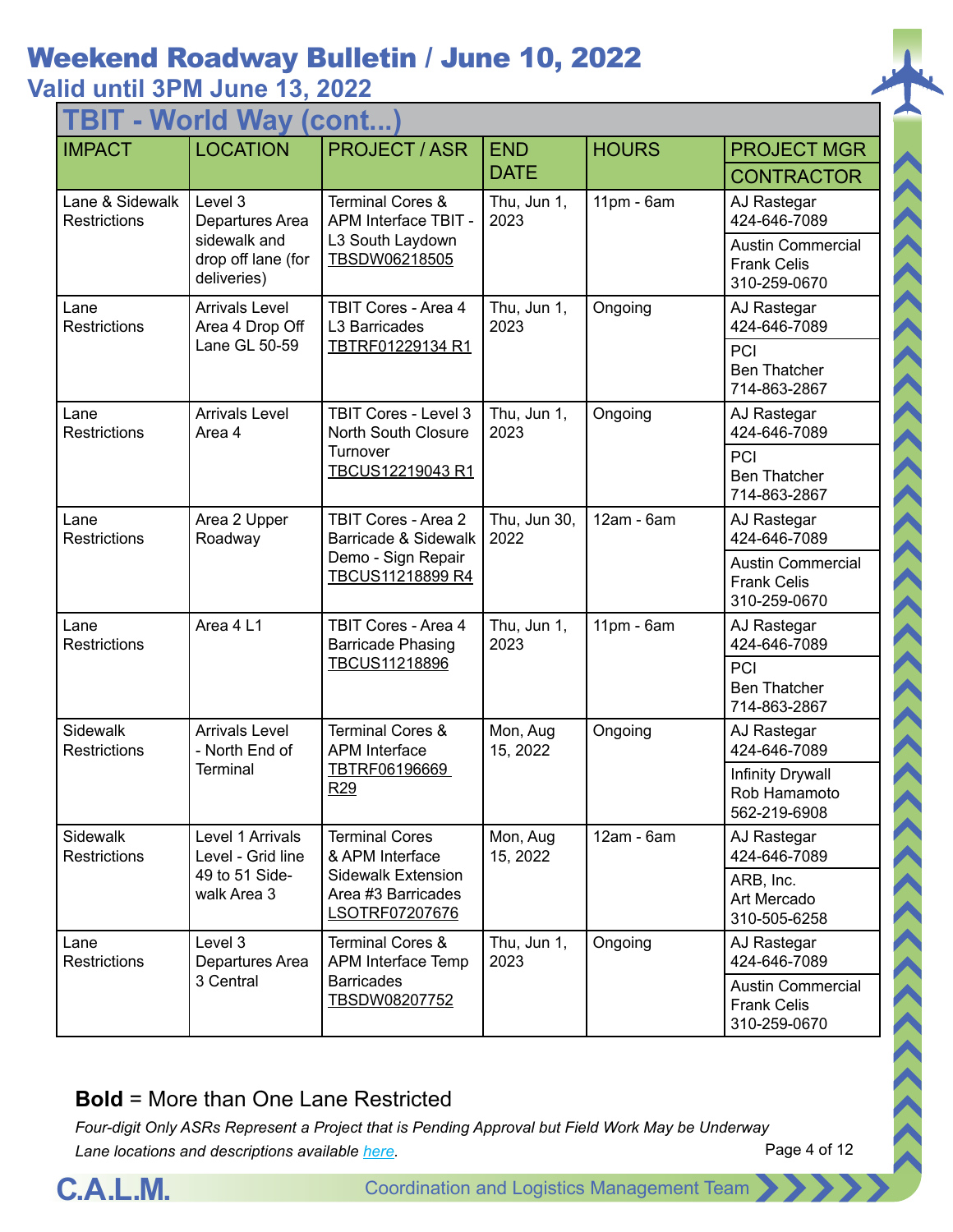| <b>TBIT - World Way (cont</b>   |                                     |                                                                   |                      |                          |                                                                |  |  |
|---------------------------------|-------------------------------------|-------------------------------------------------------------------|----------------------|--------------------------|----------------------------------------------------------------|--|--|
| <b>IMPACT</b>                   | <b>LOCATION</b>                     | <b>PROJECT / ASR</b>                                              | <b>END</b>           | <b>HOURS</b>             | <b>PROJECT MGR</b>                                             |  |  |
|                                 |                                     |                                                                   | <b>DATE</b>          |                          | <b>CONTRACTOR</b>                                              |  |  |
| Lane<br><b>Restrictions</b>     | Level 3<br>Departures Area          | <b>Terminal Cores &amp;</b><br>APM Interface Temp                 | Mon, Aug<br>15, 2022 | Ongoing                  | AJ Rastegar<br>424-646-7089                                    |  |  |
|                                 | 2 North Knuckle                     | <b>Barricades</b><br>TBTRF07196668                                |                      |                          | <b>Austin Commercial</b><br><b>Frank Celis</b><br>310-259-0670 |  |  |
| Lane<br><b>Restrictions</b>     | Area 3 Arrivals<br>Level Barricades | <b>Terminal Cores &amp;</b><br>APM Interface -                    | Thu, Jun 01,<br>2023 | Nightly,<br>10pm - 3pm   | AJ Rastegar<br>424-646-7089                                    |  |  |
|                                 | / Arrivals Center<br>Ramp           | Area 3 Arrivals Level<br><b>Barricades</b><br>TBTRF09207833       |                      |                          | <b>Austin Commercial</b><br><b>Frank Celis</b><br>310-259-0670 |  |  |
| Lane &<br>Sidewalk              | <b>Arrivals Level</b><br>T3 West    | <b>TBIT-T3 Connector</b><br>L&side Boundary                       | Wed, May<br>31, 2023 | Ongoing                  | David Campbell<br>424-646-7367                                 |  |  |
| Restriction                     | Headhouse /<br><b>TBIT</b>          | TBCON03218290                                                     |                      |                          | <b>Hensel Phelps</b><br>Kevin Long<br>949-259-3213             |  |  |
| Lane<br><b>Restrictions</b>     | Area 4A De-<br>partures Level       | <b>TBIT Terminal Cores</b><br>& APM Interface<br>TBTRF02218176 R3 | Thu, Jun 1,<br>2023  | 12am - 8am               | AJ Rastegar<br>424-646-7089                                    |  |  |
|                                 | <b>Barricade</b>                    |                                                                   |                      |                          | <b>Austin Commercial</b><br>Ruben de la Cruz<br>310-259-0670   |  |  |
| Lane<br><b>Restrictions</b>     | World Way North<br>- Right 2 Lanes  | <b>TBIT Cores &amp; APM</b><br>Interface Nightly De-              | Thu, Jun 23,<br>2022 | Daily,<br>7am - 4pm      | AJ Rastegar<br>424-646-7089                                    |  |  |
|                                 | at North Knuckle                    | livery, Haul, & Stage<br>TBTRF11197100<br>R <sub>17</sub>         |                      |                          | <b>Austin Commercial</b><br>Art Mercado<br>310-505-6258        |  |  |
| Lane<br>Restrictions            | Laydown Area<br>at TBIT Arrivals    | Installation of Fenc-<br>ing & Laydown Area                       | Thu, Jun 30,<br>2022 | Nightly,<br>12am - 8am   | AJ Rastegar<br>424-646-7089                                    |  |  |
|                                 | South Knuckle                       | at TBIT Arrivals<br>South Knuckle<br>TBTRF04218368                |                      |                          | Austin Commercia<br><b>Frank Celis</b><br>310-259-0670         |  |  |
| Sidewalk<br><b>Restrictions</b> | Area 4A Arrivals<br>Level           | <b>Terminal Cores &amp;</b><br>APM Interface - Area               | Thu, Jun 1,<br>2023  | Nightly,<br>$12am - 8am$ | AJ Rastegar<br>424-646-7089                                    |  |  |
|                                 |                                     | <b>4A Arrivals Barricade</b><br>TBSDW02218172<br>R2               |                      |                          | <b>Austin Commercial</b><br>Ruben de La Cruz<br>424-331-3429   |  |  |
| Crosswalk Re-<br>striction      | Crosswalk be-<br>tween P3 & P4      | <b>LAMP APM Guide-</b><br>way Columns                             | Wed, Mar 1,<br>2023  | Ongoing                  | Mark Hawley<br>424-646-6676                                    |  |  |
|                                 | across from TBIT                    | LSOTRF04207517                                                    |                      |                          | <b>LINXS</b><br>Marc Pacheco<br>760-801-1885                   |  |  |

#### **Bold** = More than One Lane Restricted

*Four-digit Only ASRs Represent a Project that is Pending Approval but Field Work May be Underway Lane locations and descriptions available [here](http://slaxadgmss001/sites/CALMSHARE/Shared%20Documents/CTA_Lane_Descriptions.pdf).*

Page 5 of 12

 $\rightarrow$   $\rightarrow$   $\rightarrow$   $\rightarrow$   $\rightarrow$   $\rightarrow$   $\rightarrow$ 

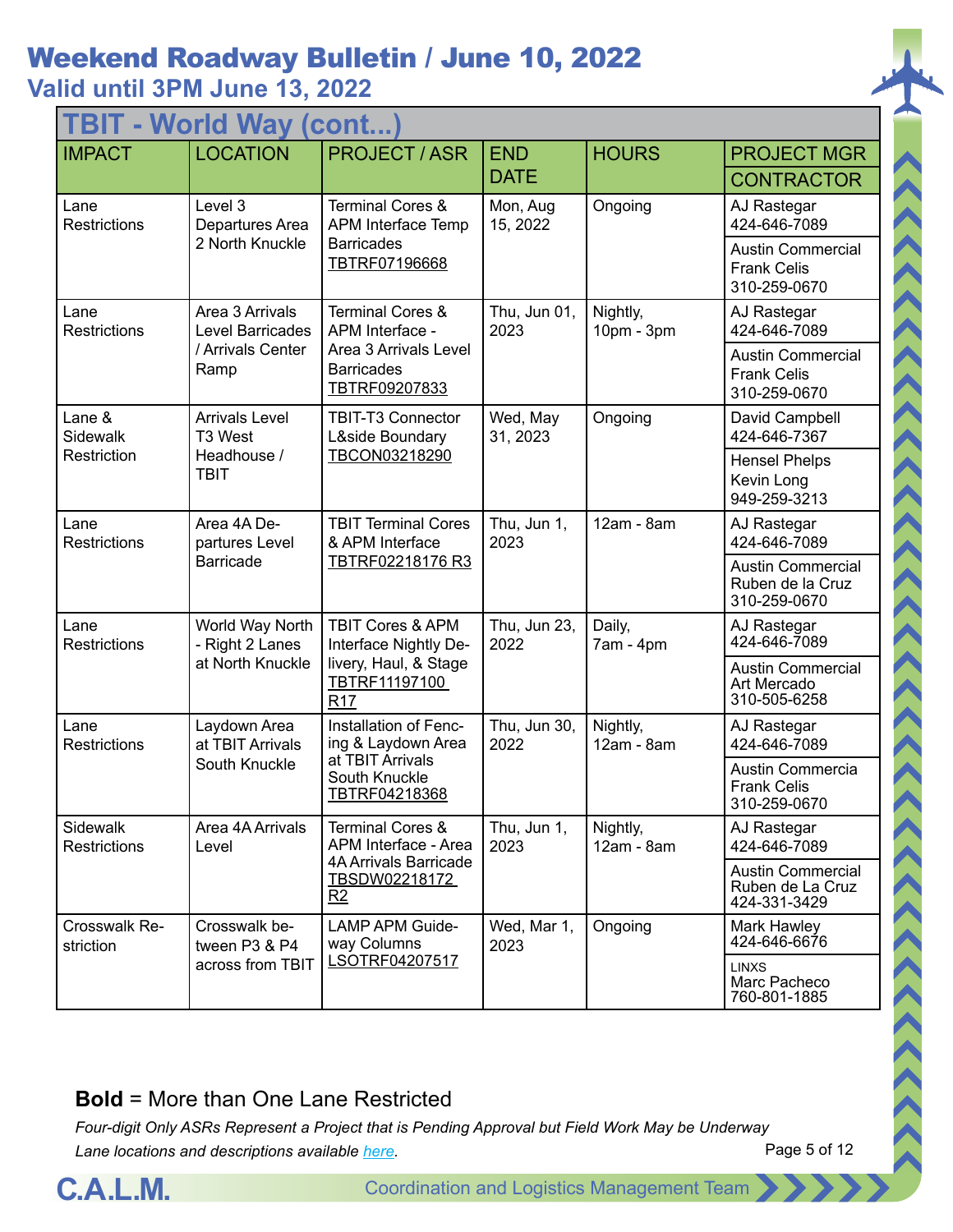| <b>TBIT - World Way (cont</b>            |                                                                                                                |                                                                   |                      |                                                       |                                                       |  |
|------------------------------------------|----------------------------------------------------------------------------------------------------------------|-------------------------------------------------------------------|----------------------|-------------------------------------------------------|-------------------------------------------------------|--|
| <b>IMPACT</b>                            | <b>LOCATION</b>                                                                                                | <b>PROJECT / ASR</b>                                              | <b>END</b>           | <b>HOURS</b>                                          | <b>PROJECT MGR</b>                                    |  |
|                                          |                                                                                                                |                                                                   | <b>DATE</b>          |                                                       | <b>CONTRACTOR</b>                                     |  |
| Lane<br><b>Restrictions</b>              | Arrivals T3 -<br><b>TBIT Connector</b>                                                                         | T3 - TBIT Connector<br><b>Deliveries</b>                          | Thu, Jun 30,<br>2022 | $1am - 6am$                                           | David Campbell<br>424-646-7367                        |  |
|                                          |                                                                                                                | LSOTRF09218709                                                    |                      |                                                       | <b>Hensel Phelps</b><br>Kevin Long<br>949-259-3213    |  |
|                                          | <b>Terminal 4 - World Way</b>                                                                                  |                                                                   |                      |                                                       |                                                       |  |
| <b>IMPACT</b>                            | <b>LOCATION</b>                                                                                                | <b>PROJECT / ASR</b>                                              | <b>END</b>           | <b>HOURS</b>                                          | <b>PROJECT MGR</b>                                    |  |
|                                          |                                                                                                                |                                                                   | <b>DATE</b>          |                                                       | <b>CONTRACTOR</b>                                     |  |
| Lane Restriction                         | T4 MH241T &<br>T5 MH 239T                                                                                      | <b>NELA - Campus</b><br><b>Head End DAS</b>                       | Thu, Jun 30,<br>2022 | $1:30am - 6am$                                        | Tom Wong<br>310-877-0180                              |  |
|                                          |                                                                                                                | Install Splicing Exist-<br>ing Fiber Optic Cable<br>T7SDW09218747 |                      |                                                       | AT&T<br><b>Charles Berry</b><br>310-294-7238          |  |
| <b>Lane Restriction</b><br>(Occasional & | Departures Level<br>AA-T4/5 MP Equip-<br>ment Deliveries<br>Curbside for<br>T4ELV04229347<br><b>Deliveries</b> |                                                                   | Tue, Jul 26,<br>2022 | Ongoing                                               | Corey Kramer<br>424-646-6628                          |  |
| Intermittent)                            |                                                                                                                |                                                                   |                      | <b>Hensel Phelps</b><br>Daisy Herrera<br>424-303-3229 |                                                       |  |
| Lane Restriction<br>(Occasional &        | Departures Level<br>Curbside for                                                                               | AA-T4/5 MP Drop off<br>and delivery of mate-                      | Sat, Apr 1,<br>2023  | $1am - 4am$                                           | Corey Kramer<br>424-646-6628                          |  |
| Intermittent)                            | <b>Deliveries</b>                                                                                              | rials and equipment<br>on Departures Level<br>LSOTRF03229292      |                      |                                                       | <b>Hensel Phelps</b><br>Josh Rochelle<br>949-910-3639 |  |
| <b>Lane Restrictions</b>                 | WWS at T4.5<br>Ped Bridge                                                                                      | <b>LAMP - APM Period-</b><br>ic Deliveries for T4.5               | Thu, Jun 30,<br>2022 | $1am - 5am$                                           | Mark Hawley<br>424-646-6676                           |  |
|                                          |                                                                                                                | bridge<br>LSOTRF01229143                                          |                      |                                                       | <b>LINXS</b><br>Marc Pacheco<br>760-801-1885          |  |
| Lane Restriction                         | Terminal 4 Curb-<br>side Departures                                                                            | T4 T5 Moderniza-<br>tion Terminal Building                        | Wed, Dec<br>31, 2025 | Ongoing                                               | Corey Kramer<br>424-646-6628                          |  |
|                                          | Level                                                                                                          | Phase 1 Barricading<br>T4TRF02229198                              |                      |                                                       | <b>Hensel Phelps</b><br>Joe DeFlavio<br>805-428-0214  |  |
| Lane Restriction                         | East Headhouse<br>area all levels                                                                              | T4_T5 Moderniza-<br>tion Terminal Building                        | Wed, Dec<br>31, 2025 | Ongoing                                               | Corey Kramer<br>424-646-6628                          |  |
|                                          |                                                                                                                | Phase 1 Barricading<br>T4ELV02229180 R1                           |                      |                                                       | <b>Hensel Phelps</b><br>Joe DeFlavio<br>805-428-0214  |  |
| <b>Lane Restriction</b>                  | Arrivals &<br>Departures Curb-                                                                                 | T4_T5 Modernization<br>Curbside                                   | Wed, Dec<br>31, 2025 | Ongoing                                               | Corey Kramer<br>424-646-6628                          |  |
|                                          | sides                                                                                                          | Modifications for<br>Phase 1 Barricade<br>T4TRF01229162           |                      |                                                       | <b>Hensel Phelps</b><br>Joe DeFlavio<br>805-428-0214  |  |

#### **Bold** = More than One Lane Restricted



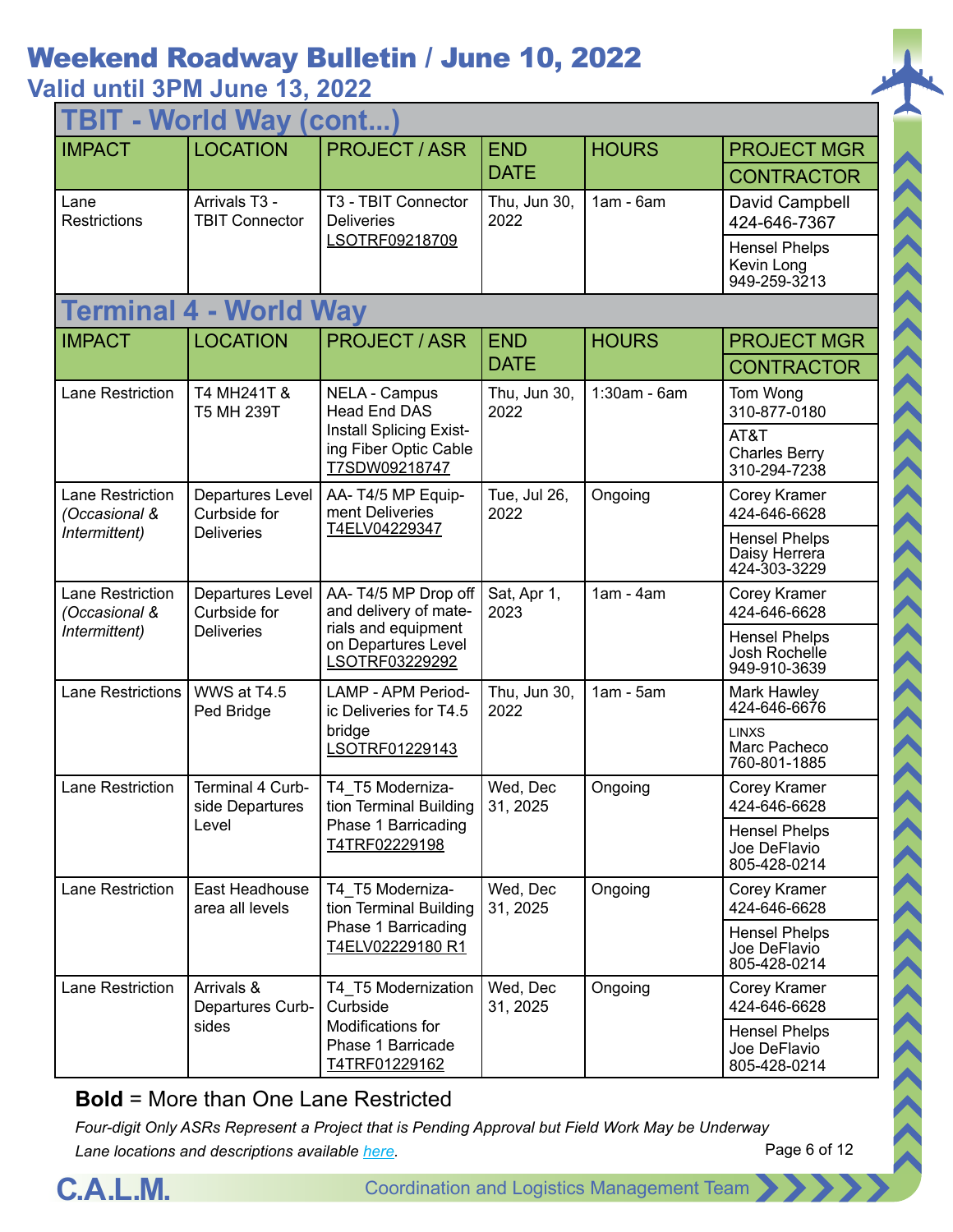| <b>World Way (cont.</b><br>Termina       |                                          |                                                                                      |                           |                           |                                                         |  |
|------------------------------------------|------------------------------------------|--------------------------------------------------------------------------------------|---------------------------|---------------------------|---------------------------------------------------------|--|
| <b>IMPACT</b>                            | <b>LOCATION</b>                          | <b>PROJECT/ASR</b>                                                                   | <b>END</b>                | <b>HOURS</b>              | <b>PROJECT MGR</b>                                      |  |
|                                          |                                          |                                                                                      | <b>DATE</b>               |                           | <b>CONTRACTOR</b>                                       |  |
| Lane Restriction<br>(Occasional &        | T4.5 - Depar-<br>tures & Arrivals        | <b>Curbside Delivery</b><br>Plan                                                     | Sat, Oct 31,<br>2022      | Nightly,<br>12am - 4:30am | Corey Kramer<br>424-646-6628                            |  |
| Intermittent)                            | Level                                    | T4-5SDW11197071                                                                      |                           |                           | <b>Hensel Phelps</b><br>Jon Martin<br>424-241-6453      |  |
| <b>Lane Restriction</b><br>(Occasional & | <b>Arrivals Level</b><br>Curbside for    | AA-T4 T5 Mod-<br>ernization Program,                                                 | Sat, Apr 1,<br>2023       | 1am - 4:30am              | Corey Kramer<br>424-646-6628                            |  |
| Intermittent)                            | <b>Deliveries</b>                        | <b>Terminal Building</b><br><b>Curbside Deliveries</b><br>LSOTRF03229292             |                           |                           | <b>Hensel Phelps</b><br>Josh Rochelle<br>949-910-3639   |  |
| Sidewalk Restric-<br>tion                | Sidewalk; Termi-<br>nal 4 & 5 Depar-     | AA - T4.5 Terminal<br>Core Canopy Mods &                                             | Thu, Sep 1,<br>2022       | Nightly<br>10pm - 6am     | Corey Kramer<br>424-646-6628                            |  |
|                                          | tures                                    | <b>Exterior Skin Instal-</b><br>lation<br>T4.5TRF08206974                            |                           |                           | <b>Hensel Phelps</b><br>Jon Martin<br>424-241-6453      |  |
|                                          | <b>Terminal 5 - World Way</b>            |                                                                                      |                           |                           |                                                         |  |
| <b>IMPACT</b>                            | <b>LOCATION</b>                          | <b>PROJECT / ASR</b>                                                                 | <b>END</b><br><b>DATE</b> | <b>HOURS</b>              | <b>PROJECT MGR</b>                                      |  |
|                                          |                                          |                                                                                      |                           |                           | <b>CONTRACTOR</b>                                       |  |
| Lane Restrictions                        | Drop off and 3rd<br>lane closure         | T5.5 Cores: Mobile<br>Crane and Glazing<br>T5.5CRN08218652                           | Thu, Jun 30,<br>2022      | 10pm - 5am                | Devraj Patel<br>424-646-7527                            |  |
|                                          |                                          |                                                                                      |                           |                           | <b>Elite Glazing</b><br>Raymond Ledesma<br>562-416-3092 |  |
| Lane Restriction<br>(Occasional &        | <b>Arrivals Level</b><br>Curbside Deliv- | NELA - T5 - DAS<br><b>Installation Curbside</b>                                      | Thu, Jun 30,<br>2022      | $12am - 1am$              | Tom Wong<br>310-877-0180                                |  |
| Intermittent)                            | eries                                    | <b>Deliveries</b><br>T5CUS09218748                                                   |                           |                           | <b>CTS</b><br>Joe Vidaure<br>508-382-2166               |  |
| Lane Restriction                         | T4 MH241T &<br>T5 MH 239T                | <b>NELA - Campus</b><br>Head End DAS                                                 | Fri, Jun 3,<br>2022       | 1:30am - 6am              | Tom Wong<br>310-877-0180                                |  |
|                                          |                                          | <b>Install Splicing Exist-</b><br>ing Fiber Optic Cable<br>T7SDW09218747             |                           |                           | AT&T<br><b>Charles Berry</b><br>310-294-7238            |  |
| <b>Lane Restrictions</b>                 | T5.5, Sidewalk,<br>& Roadway             | T5.5 Cores: Build Ar-<br>rivals Barricades and                                       | Thu, Jun 30,<br>2022      | $10pm - 6am$              | Devraj Patel<br>424-646-7527                            |  |
|                                          |                                          | Sidewalk Extension<br>T5.5TRF10197028                                                |                           |                           | <b>CSA Constructors</b><br>Mike Kern<br>562-895-4753    |  |
| Lane Restrictions                        | T5.5, Sidewalk,<br>& Roadway             | <b>T5.5 Build Arrivals</b><br>Barricades & Side-<br>walk Extension<br>LSOTRF10196952 | Fri, Jul 1,<br>2022       | 10pm - 6am                | Devraj Patel<br>424-646-7527                            |  |
|                                          |                                          |                                                                                      |                           |                           | <b>CSA Constructors</b><br>Mike Kern<br>562-895-4753    |  |

**Bold** = More than One Lane Restricted

*Four-digit Only ASRs Represent a Project that is Pending Approval but Field Work May be Underway Lane locations and descriptions available [here](http://slaxadgmss001/sites/CALMSHARE/Shared%20Documents/CTA_Lane_Descriptions.pdf).*

Page 7 of 12

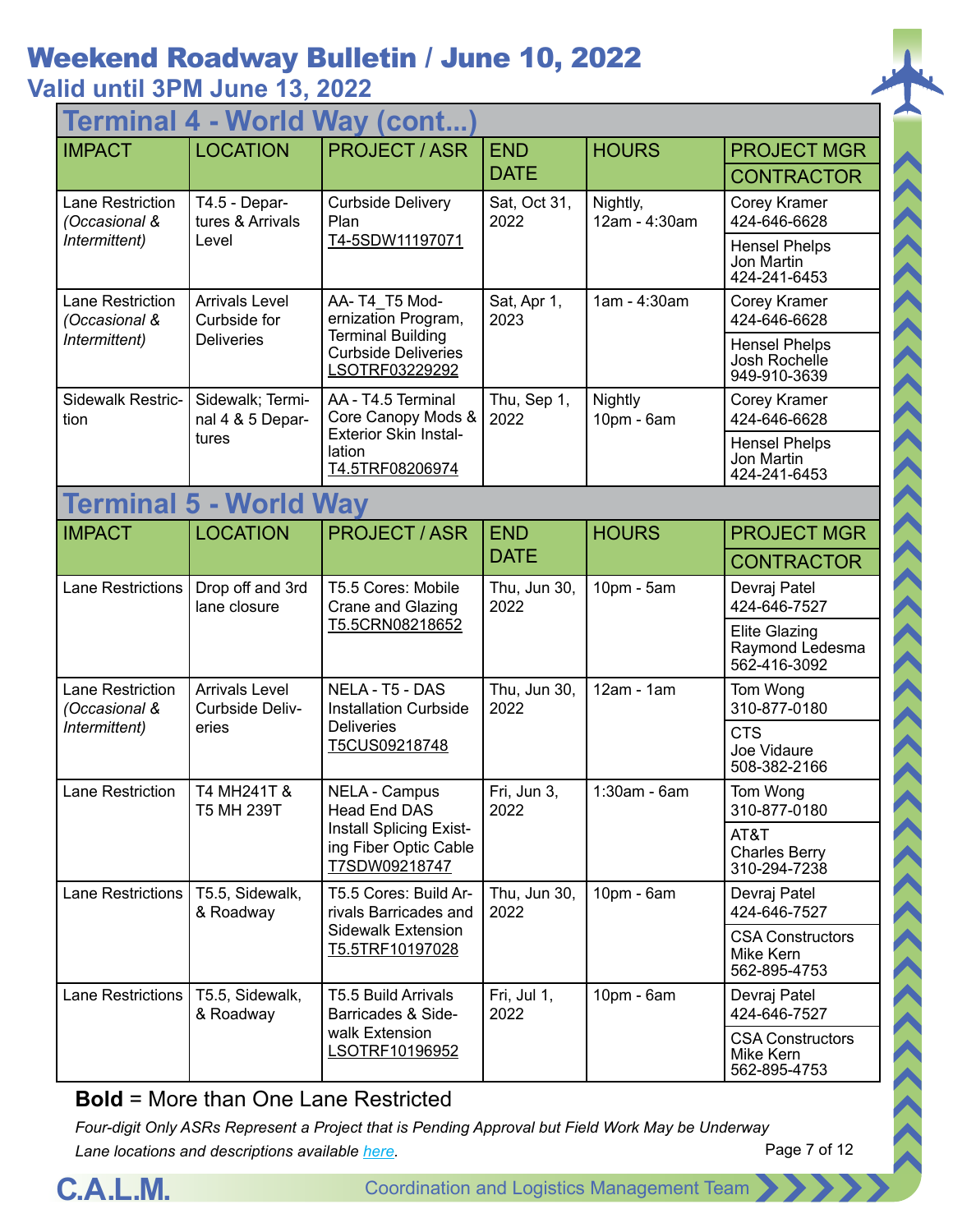## **Valid until 3PM June 13, 2022**

| <b>World Way (cont.</b><br><b>lermin</b> |                                        |                                                           |                      |                           |                                                                 |  |
|------------------------------------------|----------------------------------------|-----------------------------------------------------------|----------------------|---------------------------|-----------------------------------------------------------------|--|
| <b>IMPACT</b>                            | <b>LOCATION</b>                        | <b>PROJECT/ASR</b>                                        | <b>END</b>           | <b>HOURS</b>              | <b>PROJECT MGR</b>                                              |  |
|                                          |                                        |                                                           | <b>DATE</b>          |                           | <b>CONTRACTOR</b>                                               |  |
| Lane Restriction<br>(Occasional &        | $T4.5 -$<br>Departures & Ar-           | <b>Curbside Delivery</b><br>Plan                          | Sat, Oct 31,<br>2022 | Nightly,<br>12am - 4:30am | Corey Kramer<br>424-646-6628                                    |  |
| Intermittent)                            | rivals Level                           | T4-5SDW11197071                                           |                      |                           | <b>Hensel Phelps</b><br>Jon Martin<br>424-241-6453              |  |
| <b>Lane Restrictions</b>                 | T5.5 Arrivals<br>Level Inner           | T5.5 Fire Water Vault<br>Access                           | Thu, Jun 30,<br>2022 | 12am - 8am                | Devraj Patel<br>424-646-7527                                    |  |
|                                          | Lanes in front of<br>T5.5 Barricades   | LSOTRF06218582                                            |                      |                           | <b>Austin Commercial</b><br><b>Brian Sliter</b><br>310-259-2394 |  |
| Sidewalk Restric-<br>tion                | Sidewalk; Termi-<br>nal 4 & 5 Depar-   | AA - T4.5 Terminal<br>Core Canopy Mods &                  | Thu, Sep 1,<br>2022  | Nightly<br>$10pm - 6am$   | Corey Kramer<br>424-646-6628                                    |  |
|                                          | tures                                  | <b>Exterior Skin Instal-</b><br>lation<br>T4.5TRF08206974 |                      |                           | <b>Hensel Phelps</b><br>Jon Martin<br>424-241-6453              |  |
| <b>Terminal</b>                          | - World Way                            |                                                           |                      |                           |                                                                 |  |
| <b>IMPACT</b>                            | <b>LOCATION</b>                        | <b>PROJECT / ASR</b>                                      | <b>END</b>           | <b>HOURS</b>              | <b>PROJECT MGR</b>                                              |  |
|                                          |                                        |                                                           | <b>DATE</b>          |                           | <b>CONTRACTOR</b>                                               |  |
| Sidewalk<br><b>Restrictions</b>          | Parking structure<br>6 sidewalk        | Build PED canopy for<br>T5.5 bridge                       | Fri, Aug 26,<br>2022 | Ongoing                   | Mark Hawley<br>424-646-6676                                     |  |
|                                          |                                        | LSOSDW05229436                                            |                      |                           | <b>LINXS</b><br>Marc Pacheco<br>760-801-1885                    |  |
| <b>Terminal</b>                          | <b>World Way</b>                       |                                                           |                      |                           |                                                                 |  |
| <b>IMPACT</b>                            | <b>LOCATION</b>                        | <b>PROJECT / ASR</b>                                      | <b>END</b>           | <b>HOURS</b>              | <b>PROJECT MGR</b>                                              |  |
|                                          |                                        |                                                           | <b>DATE</b>          |                           | <b>CONTRACTOR</b>                                               |  |
| <b>Lane Restriction</b><br>(Occasional & | <b>T7 Exterior</b><br>Roadway (T7      | Install and Removal<br>of Advertising Ban-                | Fri, Dec 16,<br>2022 | 3am - 4:30am              | Michael Waterhouse<br>424-646-6434                              |  |
| Intermittent)                            | Skybridge Ban-<br>ner)                 | ner on T7 skybridge<br>location<br>LSOTRF05229402         |                      |                           | <b>JPerez</b><br>Oscar Garcia<br>562-316-8256                   |  |
| Lane Restriction<br>(Occasional &        | <b>T7 Arrivals Level</b><br>Curbside - | T7 Arrivals Level -<br><b>Curbside Deliveries</b>         | Thu, Jun 30,<br>2022 | $12am - 1am$              | Tom Wong<br>310-877-0180                                        |  |
| Intermittent)                            | Column <sub>7F</sub>                   | Tuesdays/Thursdays<br>T7SDW09218747                       |                      |                           | <b>CTS</b><br>Joe Vidaure<br>508-382-2166                       |  |
| Lane Restrictions                        | WWS at P7                              | LAMP - APM<br><b>Production Piles</b>                     | Thu, Jun 30,<br>2022 | 12am - 11am               | Mark Hawley<br>424-646-6676                                     |  |
|                                          |                                        | LSOTRF08218673<br>R6                                      |                      |                           | <b>LINXS</b><br>Marc Pacheco<br>760-801-1885                    |  |

### **Bold** = More than One Lane Restricted



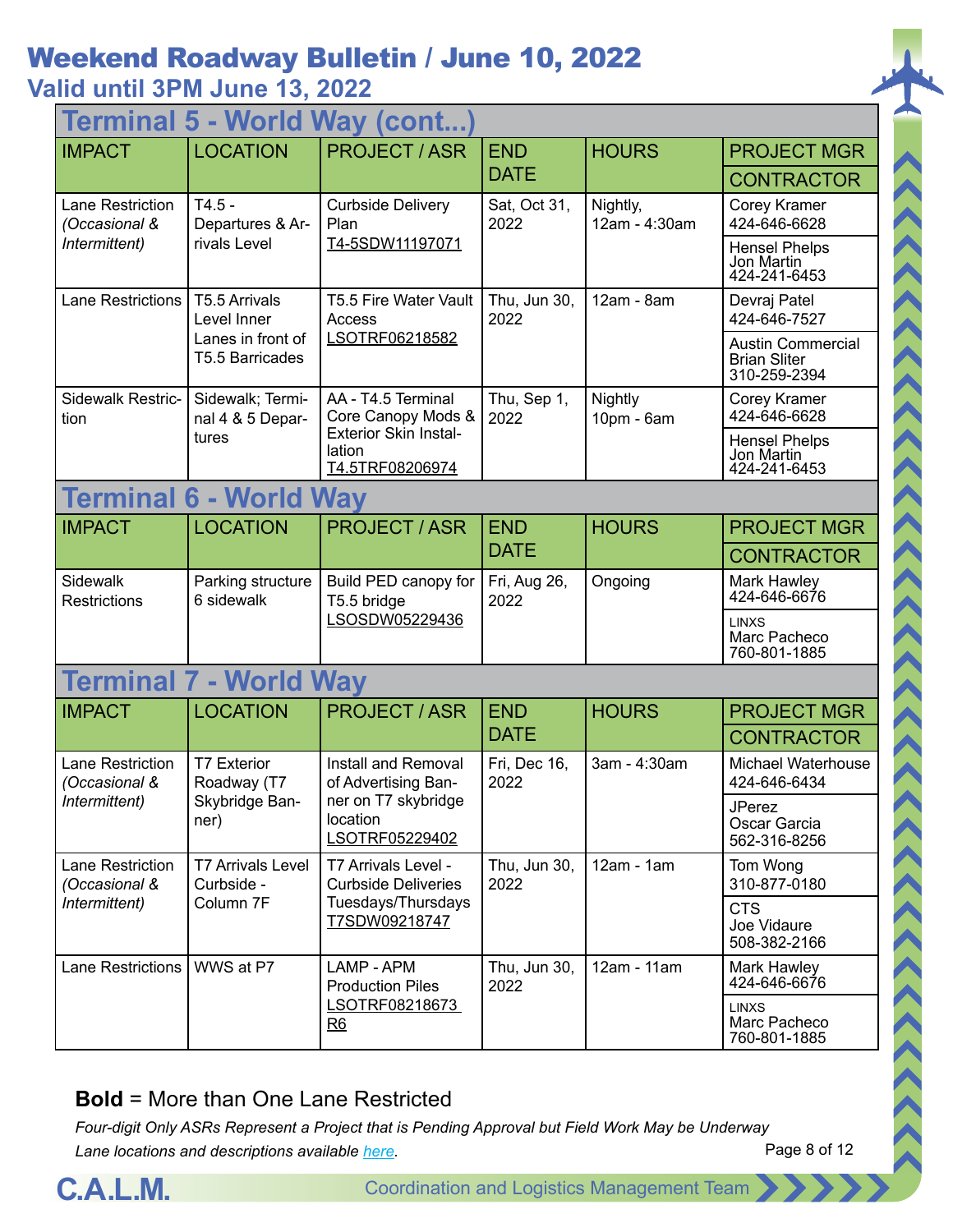## **Valid until 3PM June 13, 2022**

| <b>World Way</b><br>Termin        |                                             |                                                        |                      |                                              |                                                   |  |
|-----------------------------------|---------------------------------------------|--------------------------------------------------------|----------------------|----------------------------------------------|---------------------------------------------------|--|
| <b>IMPACT</b>                     | <b>LOCATION</b>                             | <b>PROJECT / ASR</b>                                   | <b>END</b>           | <b>HOURS</b>                                 | <b>PROJECT MGR</b>                                |  |
|                                   |                                             |                                                        | <b>DATE</b>          |                                              | <b>CONTRACTOR</b>                                 |  |
| Lane Restriction<br>(Occasional & | <b>APD Parking Lot</b><br>near Terminal 8   | <b>NELA - Campus</b><br><b>Head End DAS</b>            | Fri, Jul 1,<br>2022  | 6am - 6pm                                    | Tom Wong<br>310-877-0180                          |  |
| Intermittent)                     | & APD Building                              | Install<br>LSOOTH12219055                              |                      |                                              | Aztecs Telecom<br>Gene Bourgeault<br>562-335-3647 |  |
|                                   |                                             | <b>Center Way / West Way / East Way / Sky</b>          |                      | <b>Way / Theme Way</b>                       |                                                   |  |
| <b>IMPACT</b>                     | <b>LOCATION</b>                             | <b>PROJECT/ASR</b>                                     | <b>END</b>           | <b>HOURS</b>                                 | <b>PROJECT MGR</b>                                |  |
|                                   |                                             |                                                        | <b>DATE</b>          |                                              | <b>CONTRACTOR</b>                                 |  |
| <b>Lane Restrictions</b>          | East CTA Sky<br>way                         | <b>LAMP - APM Install-</b><br>ing girders for PED      | Mon, Jun 20,<br>2022 | $1am - 6am$                                  | Mark Hawley<br>424-646-6676                       |  |
|                                   |                                             | <b>Bridge</b><br>LSOTRF05319481                        |                      |                                              | <b>LINXS</b><br>Marc Pacheco<br>760-801-1885      |  |
| <b>Lane Restrictions</b>          | Center CTA                                  | <b>LAMP - APM Girder</b><br>install for PED bridge     | Wed, Jul 20,<br>2022 | $5am - 5pm$                                  | Mark Hawley<br>424-646-6676                       |  |
|                                   |                                             | LSOPS206229480                                         |                      |                                              | <b>I INXS</b><br>Marc Pacheco<br>760-801-1885     |  |
| <b>Lane Restrictions</b>          | Center Way at<br>CUP                        | <b>CUP Recycled Water</b><br>Line - Deliveries         | Fri, Jun 24,<br>2022 | 6:30am - 3:30pm                              | Mandeep Ghuman<br>424-646-5858                    |  |
|                                   |                                             | LSOTRF05229424                                         |                      |                                              | Skanska<br><b>Trenton Sotelo</b><br>951-201-3998  |  |
| <b>Lane Restrictions</b>          | <b>Traffic Lanes and</b><br>sidewalks along | CTA Roadways -<br><b>RSX Potholing</b>                 | Fri, Jun 24,<br>2022 | 6pm - 2am                                    | Mandeep Ghuman<br>424-646-5858                    |  |
|                                   | Theme Way<br>and Center Way<br>North        | LSOTRF04229353                                         |                      |                                              | Skanska<br>Matt<br>Booth310-386-4611              |  |
| <b>Lane Restrictions</b>          | Circle way &<br>Airport return              | LAMP - APM Con-<br>crete Pour at TPSS-1                | Thu, Jun 23,<br>2022 | $1am - 5am$                                  | Mark Hawley<br>424-646-6676                       |  |
|                                   |                                             | LSOTRF03229271                                         |                      |                                              | <b>LINXS</b><br>Marc Pacheco<br>760-801-1885      |  |
| <b>Sidewalk</b><br>Restrictions   | <b>WWS &amp; Center</b><br>Way Intersection | <b>LAMP APM Remove</b><br>K-rail from WWS              | Sat, May 20,<br>2023 | $1am - 8am$                                  | Mark Hawley<br>424-646-6676                       |  |
|                                   |                                             | LSOTRF04229332                                         |                      | <b>LINXS</b><br>Marc Pacheco<br>760-801-1885 |                                                   |  |
| Lane Restrictions                 | Circle Way                                  | <b>LAMP APM Install</b><br><b>Electrical Duct Bank</b> | Fri, Jun 10,<br>2022 | 12am - 9am                                   | Mark Hawley<br>424-646-6676                       |  |
|                                   |                                             | <b>TPSS to ECTA</b><br>LSOTRF01229113<br>R1            |                      |                                              | <b>LINXS</b><br>Marc Pacheco<br>760-801-1885      |  |

#### **Bold** = More than One Lane Restricted



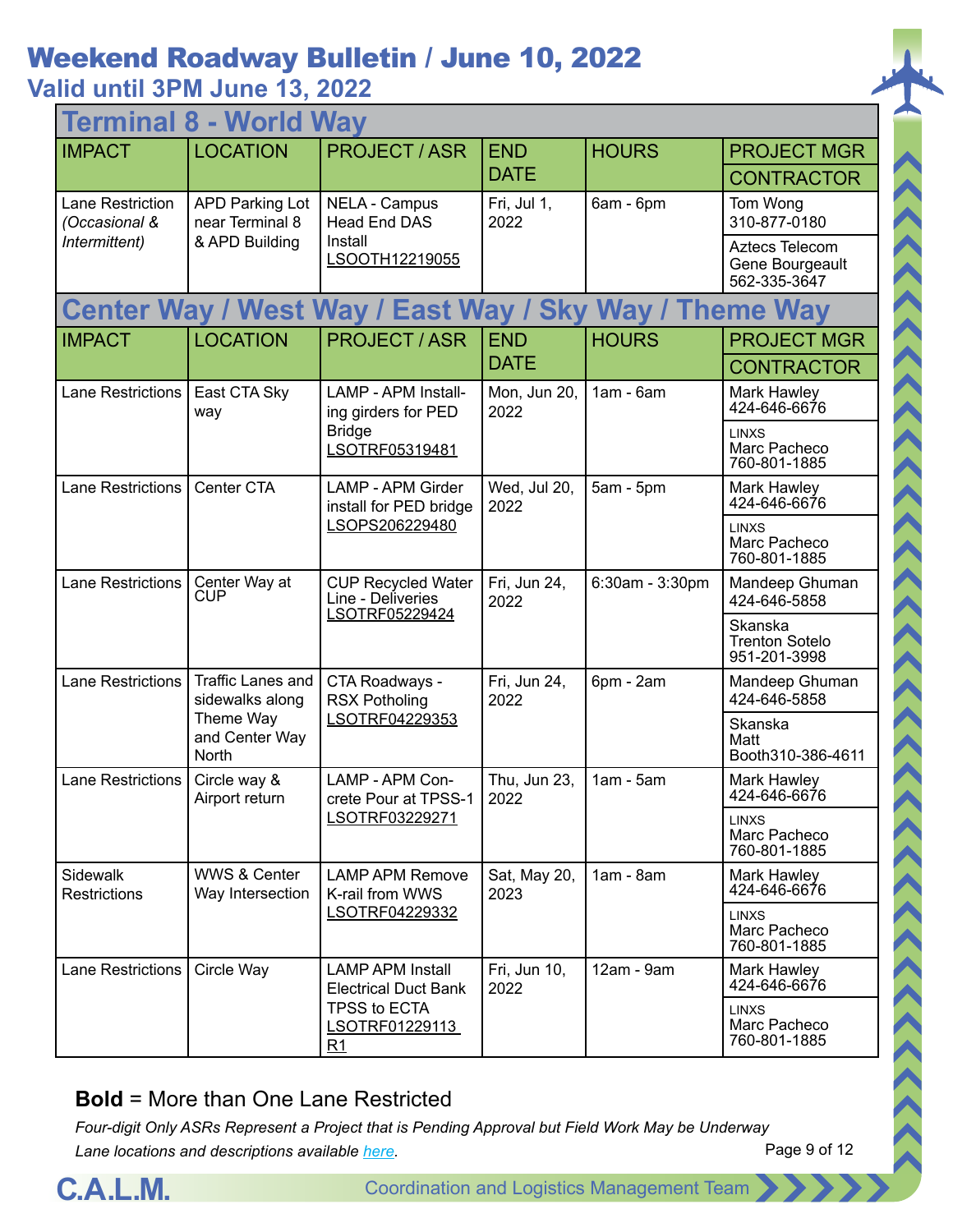**Valid until 3PM June 13, 2022**

| Center Way / West Way / East Way / Sky Way / Theme Way (cont) |                                              |                                                                                                       |                      |                      |                                              |  |
|---------------------------------------------------------------|----------------------------------------------|-------------------------------------------------------------------------------------------------------|----------------------|----------------------|----------------------------------------------|--|
| <b>IMPACT</b>                                                 | <b>LOCATION</b>                              | <b>PROJECT / ASR</b>                                                                                  | <b>END</b>           | <b>HOURS</b>         | <b>PROJECT MGR</b>                           |  |
|                                                               |                                              |                                                                                                       | <b>DATE</b>          |                      | <b>CONTRACTOR</b>                            |  |
| Lane Restrictions                                             | <b>Parking Structure</b><br>3 Level 1 Egress | LAMP - APM Con-<br>crete Pour for W-CTA                                                               | Thu, Jun 30,<br>2022 | 12am - 11am          | Mark Hawley<br>424-646-6676                  |  |
|                                                               |                                              | LSOTRF10218906<br>R1                                                                                  |                      |                      | <b>LINXS</b><br>Marc Pacheco<br>760-801-1885 |  |
| Lane Restrictions                                             | Center way be-<br>tween West way             | LAMP - APM Guide-<br>way Construction                                                                 | Sun, Jul 31,<br>2022 | Ongoing              | Mark Hawley<br>424-646-6676                  |  |
|                                                               | & Theme way                                  | LSOTRF08207830                                                                                        |                      |                      | <b>LINXS</b><br>Marc Pacheco<br>760-801-1885 |  |
| Lane Clousure                                                 | Intersection of<br>Center way &              | LAMP-Automated<br>People Mover (APM)                                                                  | Sat, Dec 31,<br>2022 | Ongoing              | Mark Hawley<br>424-646-6676                  |  |
|                                                               | World Way South                              | E-CTA<br>LSOTRF10207519                                                                               |                      |                      | <b>LINXS</b><br>Marc Pacheco<br>760-801-1885 |  |
| Lane Restrictions                                             | Sky Way                                      | <b>Southwest Airlines</b><br>- C0/T1E - Geotech<br>& Environmental<br>Investigation<br>LSOTRF06229470 | Fri, Jun 17,<br>2022 | $1am - 5am$          | John Plunkett<br>424-646-7503                |  |
|                                                               |                                              |                                                                                                       |                      |                      | HP / Psomas<br>Frank Machado<br>310-970-4032 |  |
| Lane Restrictions                                             | Center Way<br>ECTA by PS7-SL                 | LAMP-Automated<br>People Mover Erect-                                                                 | Mon, Jan 30,<br>2023 | $1am - 9am$          | Mark Hawley<br>424-646-6676                  |  |
|                                                               |                                              | ing Bents 34-36<br>LSOTRF01218105                                                                     |                      |                      | <b>LINXS</b><br>Marc Pacheco<br>760-801-1885 |  |
| Lane Restrictions                                             | Center Way at<br>PS-2B Area for              | LAMP-Automated<br>People Mover                                                                        | Mon, Jan 30,<br>2023 | 12am - 8am           | Mark Hawley<br>424-646-6676                  |  |
|                                                               | Bent 8                                       | Working on Bent 8<br>LSOTRF01218105                                                                   |                      |                      | <b>LINXS</b><br>Marc Pacheco<br>760-801-1885 |  |
| Lane Restrictions                                             | West Way NB &<br><b>Upper West Way</b>       | LAMP-Automated<br>People Mover                                                                        | Mon, Jan 30,<br>2023 | 10pm - 8am           | Mark Hawley<br>424-646-6676                  |  |
|                                                               |                                              | Deliver 3 Trailer to<br><b>WCTA</b> area<br>LSOTRF01218105                                            |                      |                      | <b>LINXS</b><br>Marc Pacheco<br>760-801-1885 |  |
| Lane Clousure                                                 | Upper East Way                               | LAMP - APM E-CTA<br>LSOTRF07207736                                                                    | Thu, Jun 30,<br>2022 | Daily,<br>12am - 6am | Mark Hawley<br>424-646-6676                  |  |
|                                                               |                                              |                                                                                                       |                      |                      | <b>LINXS</b><br>Marc Pacheco<br>760-801-1885 |  |
| Lane Restrictions                                             | Upper East &<br>West closure                 | <b>LAMP-APM ECTA</b><br>& WCTA Falsework                                                              | Thu, Jun 30,<br>2022 | $12am - 6am$         | Mark Hawley<br>424-646-6676                  |  |
|                                                               |                                              | <b>Erections</b><br>LSOTRF07207711                                                                    |                      |                      | <b>LINXS</b><br>Marc Pacheco<br>760-801-1885 |  |

#### **Bold** = More than One Lane Restricted



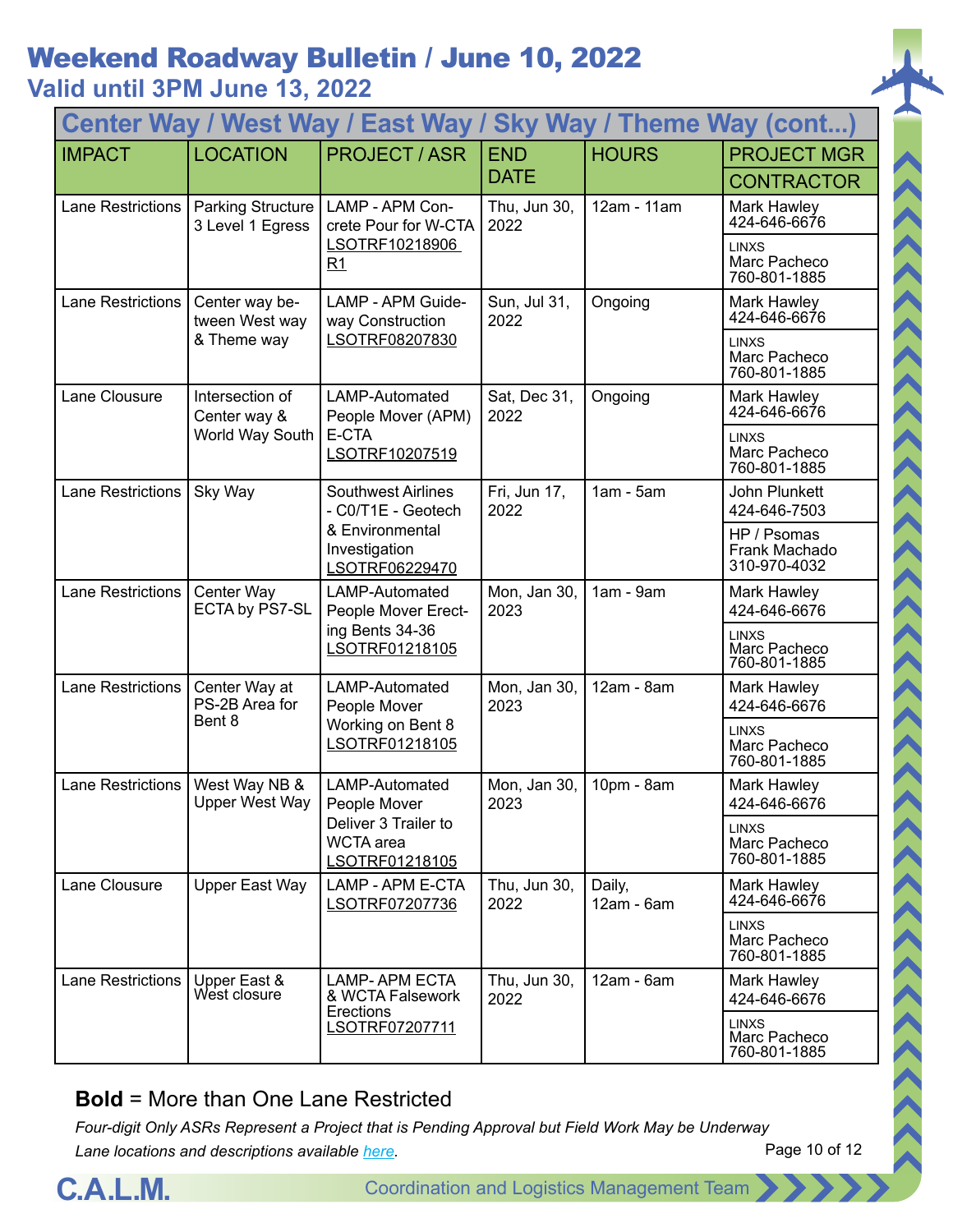| Center Way / West Way / East Way /<br><b>Sky Way / Theme Way (cont)</b> |                                               |                                                                  |                      |               |                                              |  |
|-------------------------------------------------------------------------|-----------------------------------------------|------------------------------------------------------------------|----------------------|---------------|----------------------------------------------|--|
| <b>IMPACT</b>                                                           | <b>LOCATION</b>                               | <b>PROJECT/ASR</b>                                               | <b>END</b>           | <b>HOURS</b>  | <b>PROJECT MGR</b>                           |  |
|                                                                         |                                               |                                                                  | <b>DATE</b>          |               | <b>CONTRACTOR</b>                            |  |
| <b>Lane Restrictions</b>                                                | Center Way be-<br>tween East Way<br>& Sky Way | <b>LAMP-APM Guide-</b><br>way Construction<br><b>ECTA</b>        | Sun, Jul 31,<br>2022 | 9am - 3pm     | Mark Hawley<br>424-646-6676                  |  |
|                                                                         |                                               | LSOTRF08207791                                                   |                      |               | <b>LINXS</b><br>Marc Pacheco<br>760-801-1885 |  |
| <b>Lane Restrictions</b>                                                | East CTA Center<br>way                        | <b>LAMP-APM Pour</b><br>& work on P1 & P7<br>Pavilion            | Sat, Jun 11,<br>2022 | $1am - 9am$   | Mark Hawley<br>424-646-6676                  |  |
|                                                                         |                                               | LSOTRF06229500                                                   |                      |               | <b>LINXS</b><br>Marc Pacheco<br>760-801-1885 |  |
| <b>Lane Restrictions</b>                                                | West way side-<br>walk                        | <b>LAMP-APM Install</b><br>back up generator for<br>West station | Wed, Jul 6,<br>2022  | 10pm-6am      | Mark Hawley<br>424-646-6676                  |  |
|                                                                         |                                               | LSOTRF04229335                                                   |                      |               | <b>LINXS</b><br>Marc Pacheco<br>760-801-1885 |  |
| <b>Lane Restrictions</b>                                                | Upper World Way                               | LAMP-APM Pour<br>1GW4 guideway<br>between 39A-41                 | Sun, Jul 31,<br>2022 | 11:30pm - 6am | Mark Hawley<br>424-646-6676                  |  |
|                                                                         |                                               | LSOTRF08207791                                                   |                      |               | <b>LINXS</b><br>Marc Pacheco<br>760-801-1885 |  |
| <b>Lane Restrictions</b>                                                | East Way NB                                   | <b>LAMP-APM Build</b><br>Protective Canopy                       | Fri, Aug 5,<br>2022  | $12am - 6am$  | Mark Hawley<br>424-646-6676                  |  |
|                                                                         |                                               | for PEDs using East<br>Way<br>LSÓSDW08207751                     |                      |               | <b>LINXS</b><br>Marc Pacheco<br>760-801-1885 |  |
| <b>Lane Restrictions</b>                                                | Center way by P1<br>Egress                    | LAMP-APM Begin<br>columns for P1-P7                              | Sat, Jun 18,<br>2022 | $1am - 9am$   | Mark Hawley<br>424-646-6676                  |  |
|                                                                         |                                               | viewing pavilion<br>LSOTRF03229261                               |                      |               | <b>LINXS</b><br>Marc Pacheco<br>760-801-1885 |  |
| <b>Lane Restrictions</b>                                                | East Way & Cen-<br>ter Way                    | LAMP-Automated<br>People Mover De-                               | Fri, Sep 30,<br>2022 | Ongoing       | Mark Hawley<br>424-646-6676                  |  |
|                                                                         |                                               | commission Signal<br>LSOTRF04218353<br>R <sub>1</sub>            |                      |               | <b>LINXS</b><br>Marc Pacheco<br>760-801-1885 |  |

#### **Bold** = More than One Lane Restricted

*Four-digit Only ASRs Represent a Project that is Pending Approval but Field Work May be Underway Lane locations and descriptions available [here](http://slaxadgmss001/sites/CALMSHARE/Shared%20Documents/CTA_Lane_Descriptions.pdf).*

Page 11 of 12

(<<<<<<<<<<<<<>>>>>>>>>>>>>>>>>>>>>



**C.A.L.M.** Coordination and Logistics Management Team